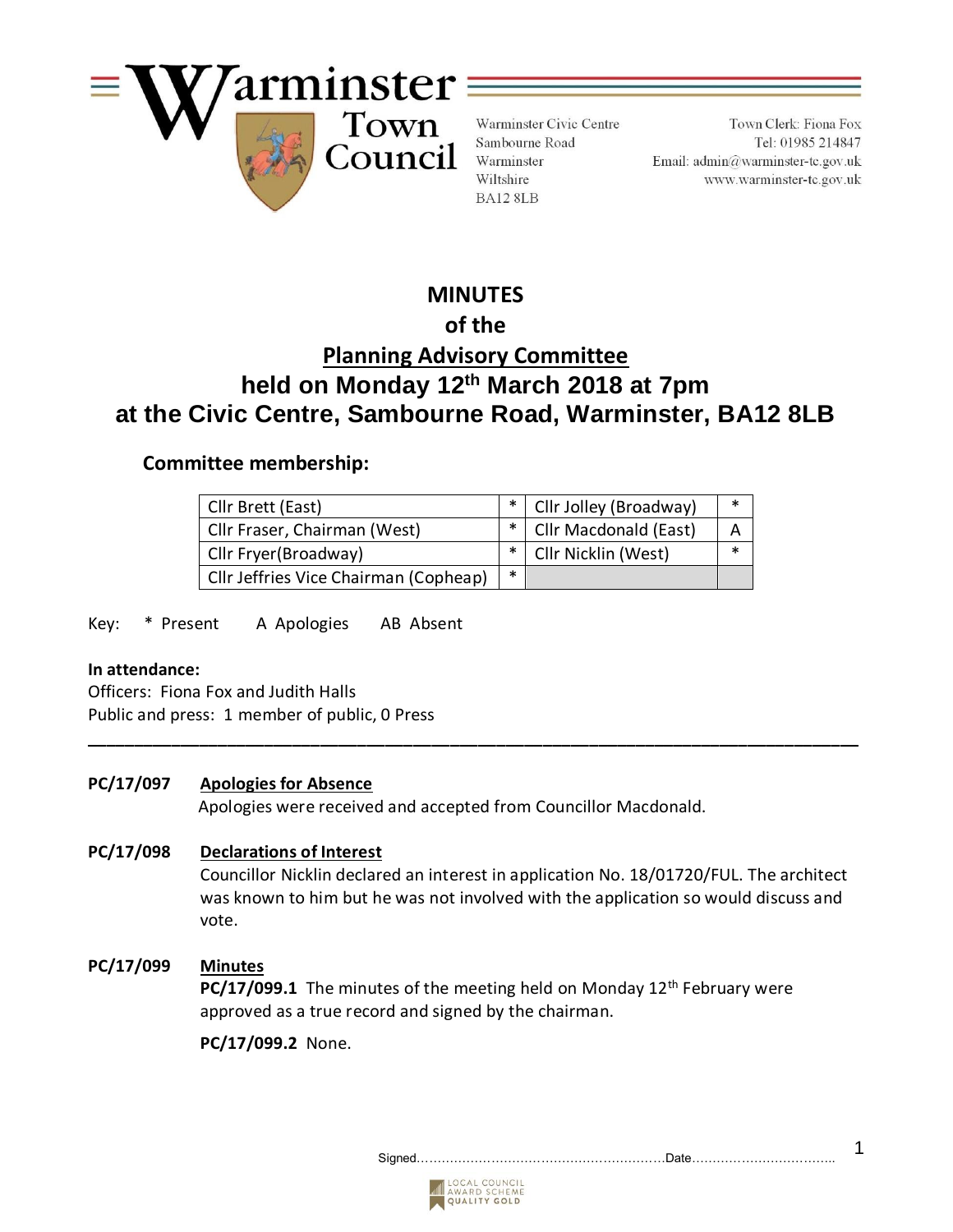#### **PC/17/100 Chairman's Announcements**

Councillor Fraser advised the committee that the Planning National Framework Policy was out for consultation and would be on the next agenda for discussion.

#### **PC/17/101 Public Participation** None.

- **PC/17/102 Reports from Unitary Authority Members** None.
- **PC/17/103 Comments from Neighbourhood Plan Policy Review Working Group** None.

#### **PC/17/104 Planning Applications**

18/00999/FUL Replacement of existing modular skate park with free form concrete skate park facility within the existing fenced skate park. Warminster Skate Park, Within the Lakes Pleasure Grounds, Warminster, Wiltshire

#### **It was resolved that there was no objection to the application.**

18/00935/FUL Demolition of existing covered area and construction of new single storey rear extension. 48 Imber Road, Warminster, Wiltshire, BA12 0BN

#### **It was resolved that there was no objection to the application.**

18/01320/FUL Two storey rear extension (resubmission of 17/11585/FUL) 20 Primrose Walk, Warminster, BA12 8RL

#### **It was resolved that there was no objection to the application.**

18/01318/FUL Remove existing conservatory, erect single storey side extension. Extend and convert loft including hip to gable and rear dormer roof extensions. The Spinney, 49 Sambourne Road, Warminster, Wiltshire, BA12 8LQ

#### **It was resolved that there was no objection to the application.**

18/01200/FUL Change of use of part of building from paint spraying to commercial kitchen. The upper floor warehouse/showroom is proposed for a Cookery school. Offices B1a, Cookery School D1, Catering kitchen B1c, Workshops B1c. Units B, C and E The Old Silk Works, 6-9 Beech Avenue, Warminster, BA12 8LX

**It was resolved that there was no objection to the application.**

18/01558/FUL Proposed garden room extension (Resubmission of 17/02602/FUL) 27 Haygrove Close, Warminster, Wilts, BA12 8SL

**It was resolved that there was no objection to the application.**

## Signed……………………………………………………Date…………………………….. 2